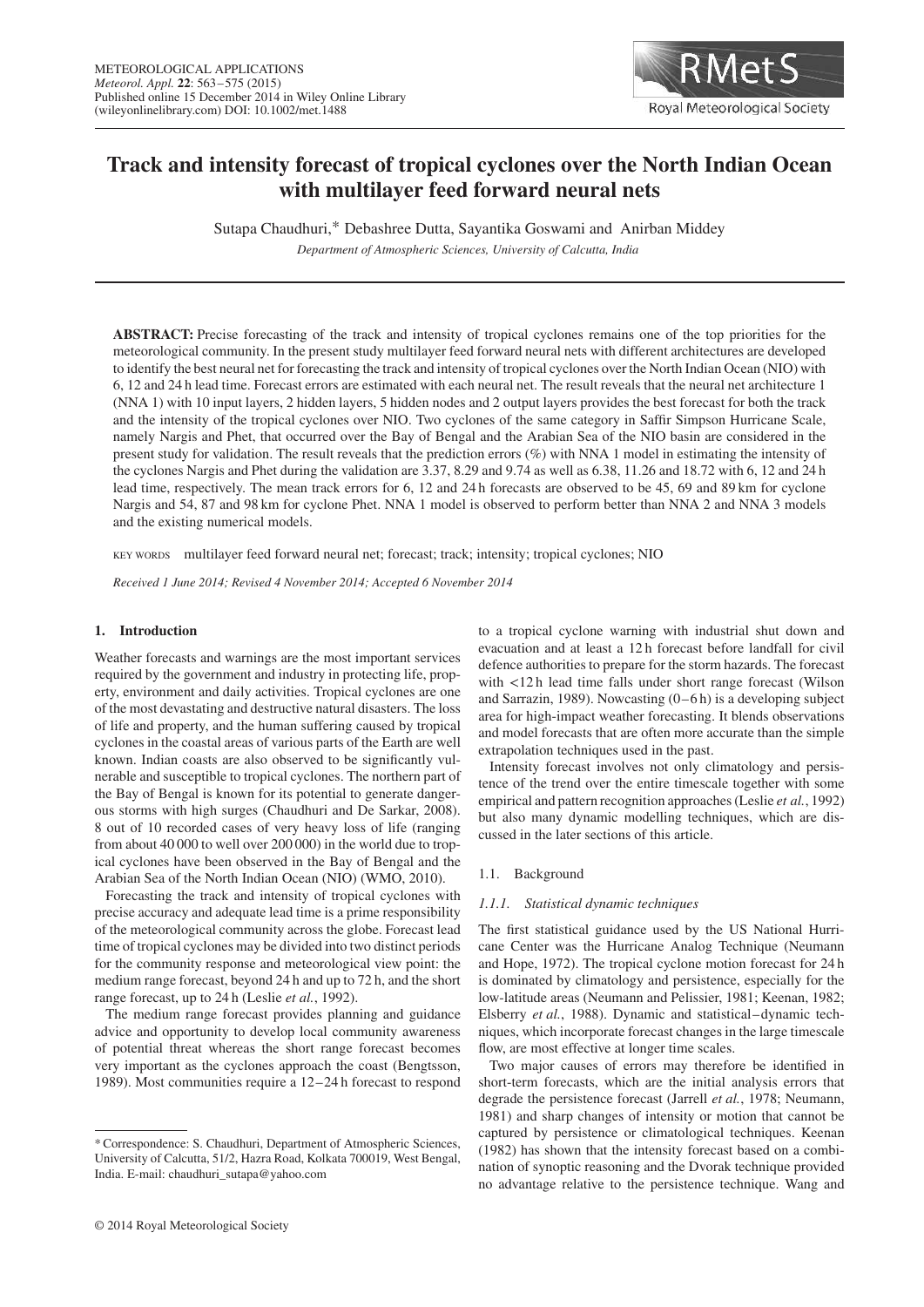Neumann (1985) used the transitional probabilities for tropical cyclone track prediction. Chaudhuri *et al.* (2012) estimated the predictability of severe tropical cyclones over the NIO by observing the features of cyclonic depression with a condition-decision support system of rough set theory (Chaudhuri, 2008). Recently, Singh *et al.* (2011) used the advanced research (ARW) Weather Research and Forecast model (WRF) with 3D variational data assimilation (3DVar) system to investigate the impact of satellite data assimilation on the track and intensity forecast of tropical cyclones over the NIO. It was observed that the Quick Scatterometer (QuikSCAT) near surface winds and Special Sensor Microwave/Imager (SSM/I) derived from total precipitable water (TPW) have a positive impact on track forecasting. Singh *et al.* (2012) simulated a cyclone track over the NIO using the Lagrangian advection model. The study revealed that the mean track errors for 12, 24 and 36 h forecast of cyclone Gonu are 58, 84 and 111 km, respectively, while those of cyclone Sidr are 53, 100 and 95 km, respectively. Osuri *et al.* (2012) found that WRF-ARW produced better forecast of cyclone track for 48 h with track error of 119 km over the NIO. The outcome was also compared with the results of the operational centers such as the National Center for Environmental Protection (NCEP), the European Centre for Medium range Weather Forecast (ECMWF), the United Kingdom Met Office (UKMO), the India Meteorological Department (IMD) and the National Center for Medium Range Weather Forecast (NCMRWF).

## *1.1.2. Neural network techniques*

The artificial neural network (ANN) method has shown potential in oceanic and atmospheric sciences (Hsieh and Tang, 1998). ANN has been used to solve many real-world problems through pattern matching, classification and prediction (Gardner and Dorling, 1999; Chaudhuri, 2006). Bodri and Cermak (2000) developed an ANN model using 38 year rainfall data to predict monthly and yearly precipitation levels for multiple sites in the Czech Republic. The tropical cyclone pattern identification system using neural oscillatory elastic graph matching model (NOEGM) and the tropical cyclone track mining system using hybrid radial basis function (HRBF) network have been developed by Lee and Liu (2000). The model shows improvement of 30 and 18%, respectively, over the existing numerical model forecast of tropical cyclone pattern and track. Maqsood *et al.* (2004) used an ensemble of ANN to provide 24 h predictions of air temperature, wind speed and humidity at the Regina Airport in Canada. The superiority of neural network classifier technique over linear discriminant analysis (LDA) in the framework of a statistical model for forecasting tropical cyclogenesis was provided by Hennon *et al.* (2005). The performance of the neural network model during the 1998–2001 Atlantic hurricane seasons showed better results with a neural network classifier than the LDA for 6–48 h probabilistic forecast. Wedge *et al.* (2005) developed an ANN model for the prediction of waves spilling over sea walls using the sea conditions and wall properties as inputs. Lee (2009) predicted typhoon storm surge in Taiwan using the back propagation neural network (BPNN) model. The inputs for the BPNN model were wind speed, wind direction, atmospheric pressure and values of astronomical tides. The root mean square error (RMSE) in the forecast was observed to vary between 0.03 and 0.38. Chaudhuri (2010) developed an ANN model to forecast severe thunderstorms using convective energies as input. Chaudhuri and Middey (2011) developed an adaptive neuro fuzzy inference system to forecast the peak wind speed associated with severe thunderstorms. Roy and Kovordányi (2012) have explained the utility of the ANN technique in tropical cyclone track forecasting.

The present study is aimed at forecasting the track and intensity of tropical cyclones over the NIO with multilayer feed forward neural network models having different architectures with 6, 12 and 24 h lead times. The records and data of tropical cyclones that occurred over the NIO from 2002 to 2010 are considered to develop the ANN models. The input matrices are prepared with the data of 10 parameters: central pressure (hPa), pressure drop (hPa), sea surface temperature (SST) (∘C), cloud top temperature (CTT; K), cloud optical depth (COD), aerosol optical depth, T number, cloud coverage, cloud water path (CWP) and cloud top pressure (hPa) collected at 6, 12 and 24 h before the occurrence of the tropical cyclones. The targets are the track and intensity of the cyclones. The tropical cyclones Nargis, reported in 2008 over the Bay of Bengal, and Phet, reported in 2010 over the Arabian Sea, are considered for validation of the model's forecasting capability. These cyclones are chosen for validation because both are of Saffir Simpson Hurricane Scale but the origins of the cyclones are different.

Cyclone Nargis was reported to be a very severe cyclonic storm of category 4 and was one of the worst natural disasters in the recorded history of Burma. The cyclone made landfall in Burma on 2 May 2008, causing catastrophic destruction and at least 13 800 fatalities. Around 5500 people were reported to be missing and a large area of Bangladesh, Burma, India and Sri Lanka was affected by the cyclone. Damage was estimated to be over US \$1 billion, which made it one of the most damaging cyclones ever recorded in this basin (Pattanaik and Rama Rao, 2009; Ford, 2010). Cyclone Phet was also of category 4 and occurred in 2010 over the NIO. Damage due to Phet was estimated to exceed US \$78 million, with a total of 44 fatalities (Gutro, 2010).

### **2. Materials and methods**

#### 2.1. The data

The dataset considered for the present study includes the records of tropical cyclones reported over the Bay of Bengal and the Arabian Sea of the NIO.

- The SST data were collected from the National Oceanic and Atmospheric Administration (NOAA) site (http://www.esrl. noaa.gov/psd/data/gridded/data.noaa.oisst.v2.highres.html) within  $0.5^\circ \times 0.5^\circ$  grid resolution over the global grid of 720∘ × 360∘ . NOAA high resolution SST data (Reynolds *et al.*, 2007) provided by the NOAA/Oceanic and Atmospheric Research (OAR)/Earth System Research Laboratory (ESRL) Physical Sciences Division, Boulder, Colorado, USA, were collected from http://www.esrl.noaa.gov/psd/.
- The data of CTT (K), COD, aerosol optical depth, cloud coverage, CWP  $(gm^{-2})$  and cloud top pressure (hPa) were collected from the Moderate Resolution Imaging Spectro-radiometer (MODIS) satellite within 1∘ × 1 ∘ global grid.
- The meteorological data of central pressure (hPa) (it is a measurement of pressure at the sea level), T number, maximum sustained surface wind (kn) and pressure drop (hPa) were collected from the IMD for the period 2002–2010. The central pressure is a point value representing the minimum sea level pressure associated with the tropical cyclone. The T number is a measure of intensity derived from pattern matching of satellite imagery. The Dvorak technique (Dvorak, 1975) is a method using enhanced infrared and/or visible satellite imagery to quantitatively estimate the intensity of a tropical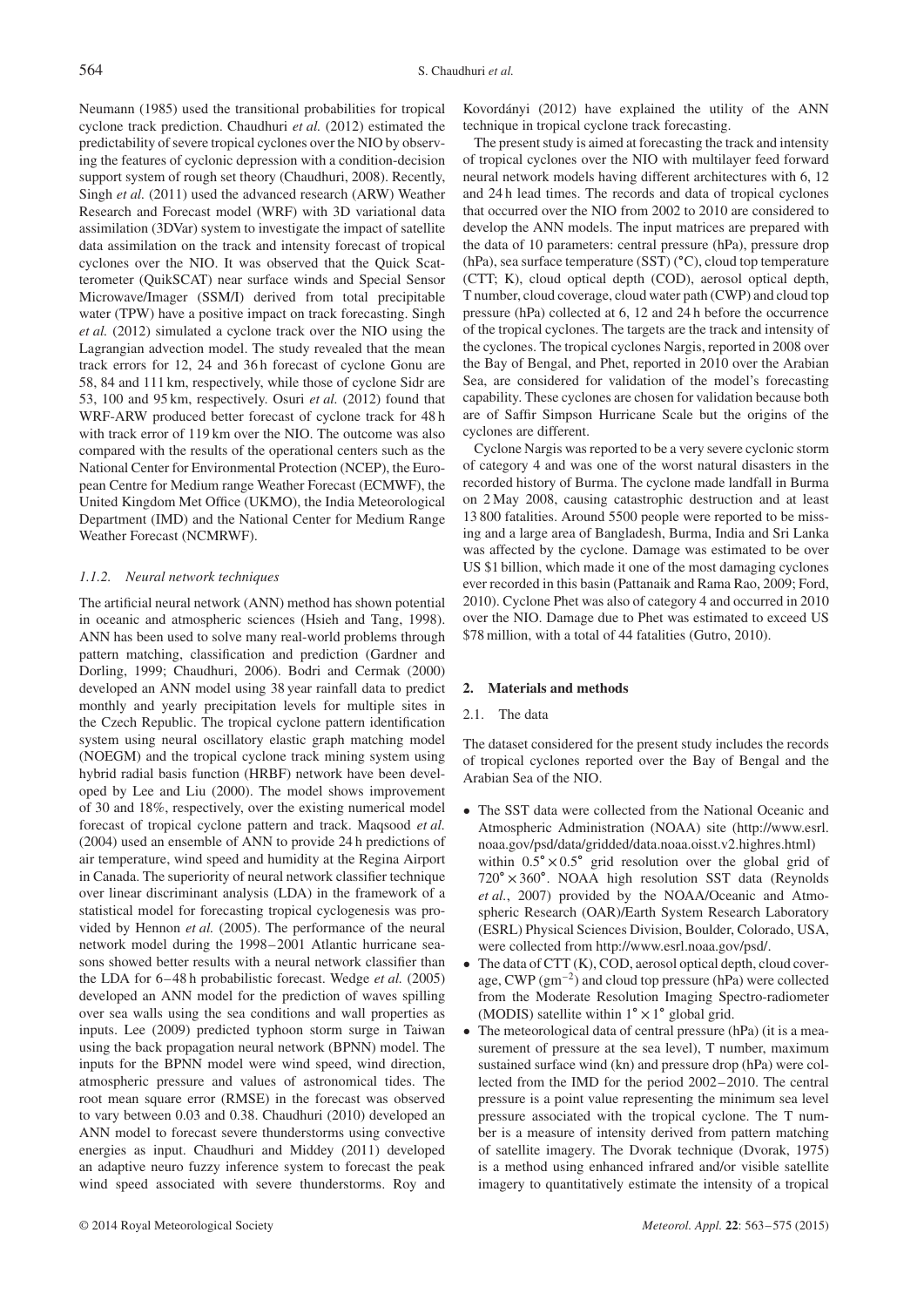system. Using the pattern formed by the clouds of a tropical cyclone, expected systematic development, and a series of rules, an intensity analysis and forecast can be made. The pressure drop can be expressed as the difference between the central pressure and the environmental pressure (Pradhan *et al.*, 2012). The pressure drop data were collected from the IMD with 3 h intervals.

The SST is the water temperature close to the surface of the ocean which is an important parameter for cyclogenesis. The CTT is the atmospheric temperature at the level of the cloud top; the COD is the measure of attenuation of the light passing through the atmosphere due to the scattering and absorption by cloud droplets; aerosol optical depth (AOD) represents the degree to which aerosols prevent the transmission of light by absorption or scattering of light; cloud coverage is the portion of the sky cover which is attributed to clouds; CWP is the columnar amount of liquid water in the cloud and represents the atmospheric pressure at the level of the cloud top. The data and records of tropical cyclones over the NIO from 2002 to 2005 are used to prepare the models whereas the data and records from 2006 to 2010 are used for testing the models. Two significant tropical cyclones Nargis and Phet that occurred over the NIO are considered for validation with observation. Phet was reported to be a very severe cyclonic storm that developed over the Arabian Sea and turned into a tropical cyclone on 31 May 2010. Its first landfall was in the Oman Desert attaining its peak intensity on June 4. It turned its direction to northeast and made landfall as a deep depression at Thatta, Pakistan, in the evening of 6 June 2010.

### 2.2. The methodology

Multilayer feed forward network models are developed in the present study with different architectures to identify the best model for forecasting the track and intensity of tropical cyclones over the NIO. The ANN method is an information processing paradigm or mathematical model that is inspired by the way in which biological nervous systems process information. It is composed of a number of highly interconnected processing elements or artificial neurons working in unison to solve specific problems. An ANN is generally configured for a specific application, such as data classification, pattern recognition or prediction through a learning process (Bose and Liang, 1996; Haykin, 1999).

The basic processing elements of neural networks are called artificial neurons, or simply neurons or nodes. In a simplified

Table 1. Correlation matrix between 24 h advance (N1) input values and intensity (MSWS) output parameters on current day (N) associated with tropical cyclones over NIO (2002–2010).

| Inputs on day N1 | Output (MSWS in kn) on day N |
|------------------|------------------------------|
| CP(hPa)          | $-0.91$                      |
| MSWS (kn)        | 0.79                         |
| PD(hPa)          | 0.95                         |
| $SST(^{\circ}C)$ | 0.02                         |
| T number         | 0.97                         |
| <b>CTT</b>       | 0.83                         |
| <b>CWP</b>       | 0.43                         |
| <b>AOD</b>       | 0.28                         |
| <b>COD</b>       | 0.39                         |
| <sub>CC</sub>    | 0.72                         |

 $AOD =$  aerosol optical depth,  $CC =$  cloud cover,  $COD =$  cloud optical depth,  $CP =$  central pressure,  $CTT =$  cloud top temperature,  $CWP =$  cloud water path,  $MSWS =$  maximum sustained wind speed,  $PD =$  pressure drop,  $SST =$  sea surface temperature.



Figure 1. The figure represents the multilayer feed forward neural net architecture 1 (NNA 1), neural net architecture 2 (NNA 2) and neural net architecture 3 (NNA 3).

mathematical model of the neuron, the effects of the synapses are represented by connection weights that modulate the effect of the associated input signals, and the non-linear characteristic exhibited by neurons is represented by a transfer function. The neuron impulse is then computed as the weighted sum of the input signals and transformed by the transfer function. The learning capability of an artificial neuron is achieved by adjusting the weights in accordance with the chosen learning algorithm. A typical feed forward ANN consists of three or more interconnected layers of nodes, which are the input layer, one or more hidden intermediate layers and an output layer. ANN can have various forms; however the most common is the feed forward network architecture. In this configuration, different numeric inputs to the network are passed forward from an input layer, through one or more hidden layers to an output layer (Grimes *et al.*, 2003; Shank *et al.*, 2008; Chaudhuri, 2010). The data pass through a network and are modelled according to weight adjustment on each connecting link. At each neuron, the values of its inputs are combined and an appropriate transfer function is applied. The transfer functions commonly used are either sigmoid or hyperbolic tangent. A neuron then produces an output which is passed on to the next neuron it is linked to or out of the network. Thus, for a given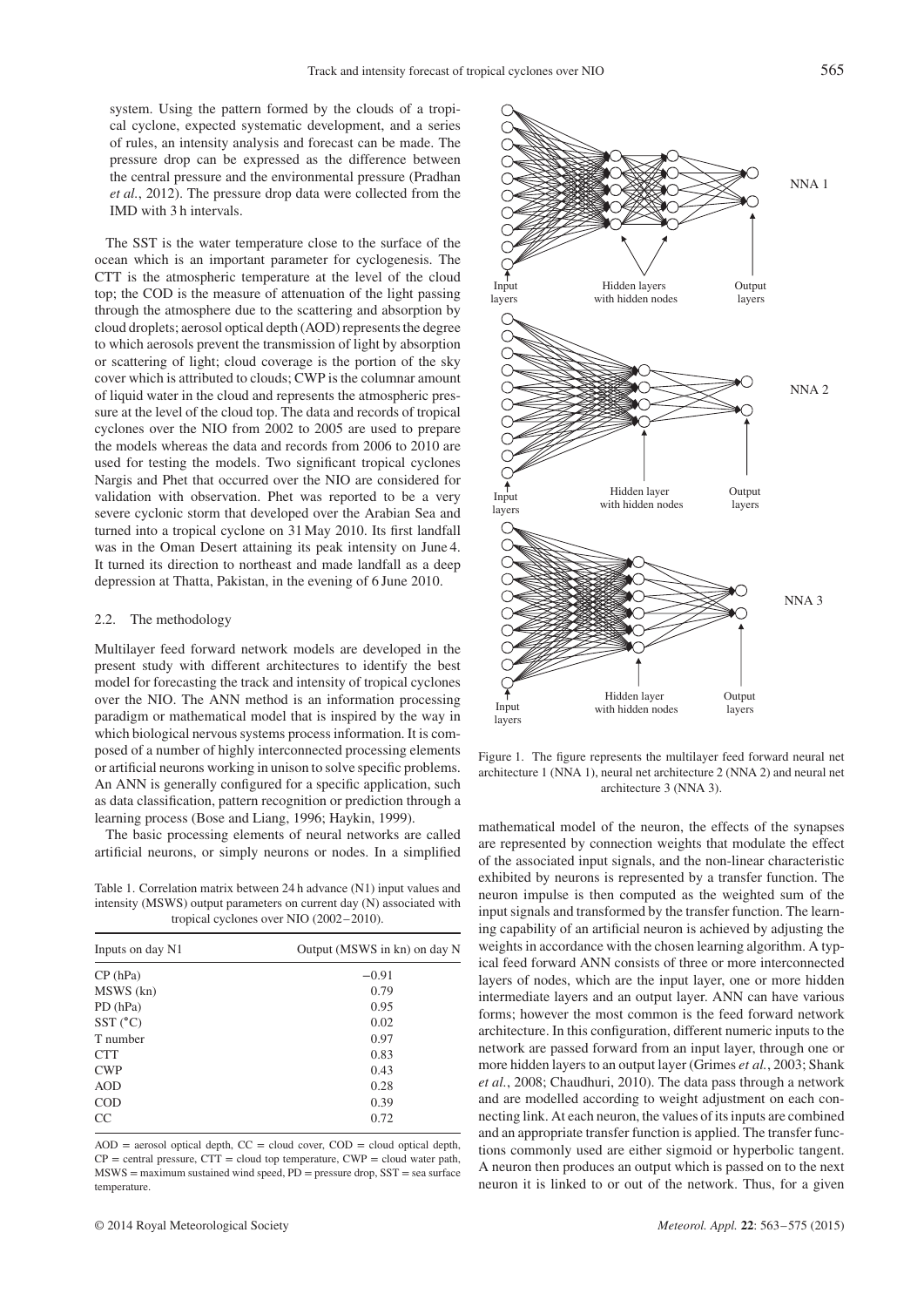

Figure 2. (a) The spatial variation of the central pressure associated with cyclone Nargis where the black dot represents the eye of the cyclone. Selected area: 80 ° to 100 ° E and 8 ° to 22 ° N and (b) temporal variation of the central pressure (hPa) associated with cyclone Nargis (27 April 2008 to 3 May 2008).

set of inputs to a neural network, a particular output response is obtained. A network can be trained to respond in different ways to different inputs by adjusting the weights linking its neurons together and thus a functional mapping is produced to a set of predictands from a set of predictors.

The interval activity of the neuron can be expressed as:

$$
v_k = \sum_{j=1}^p w_{kj} x_j \tag{1}
$$

Each neuron *k* receives incoming signals from every neuron *j* in the previous layer. Each incoming signal  $(x_j)$  is associated with a

weight  $(w_k)$ . The net input  $v_k$  to neuron *k* is a sum of the incoming signal times the weight. The net input,  $v_k$  equals the sum of the weight times the input signal for all the inputs to the neuron *j* from neuron  $k$  starting at output of neuron  $j = 1$  and ending at *j*=*n*.

The activation function acts as a squashing function, such that the output of a neuron in a network lies between certain values (usually 0 and 1, or  $-1$  and 1) (Pal and Mitra, 1999). In general, there are three types of activation function  $(\varphi)$ . Firstly, the threshold function takes on a value of 0 if the summed input is less than a certain threshold value  $(v)$ , and the value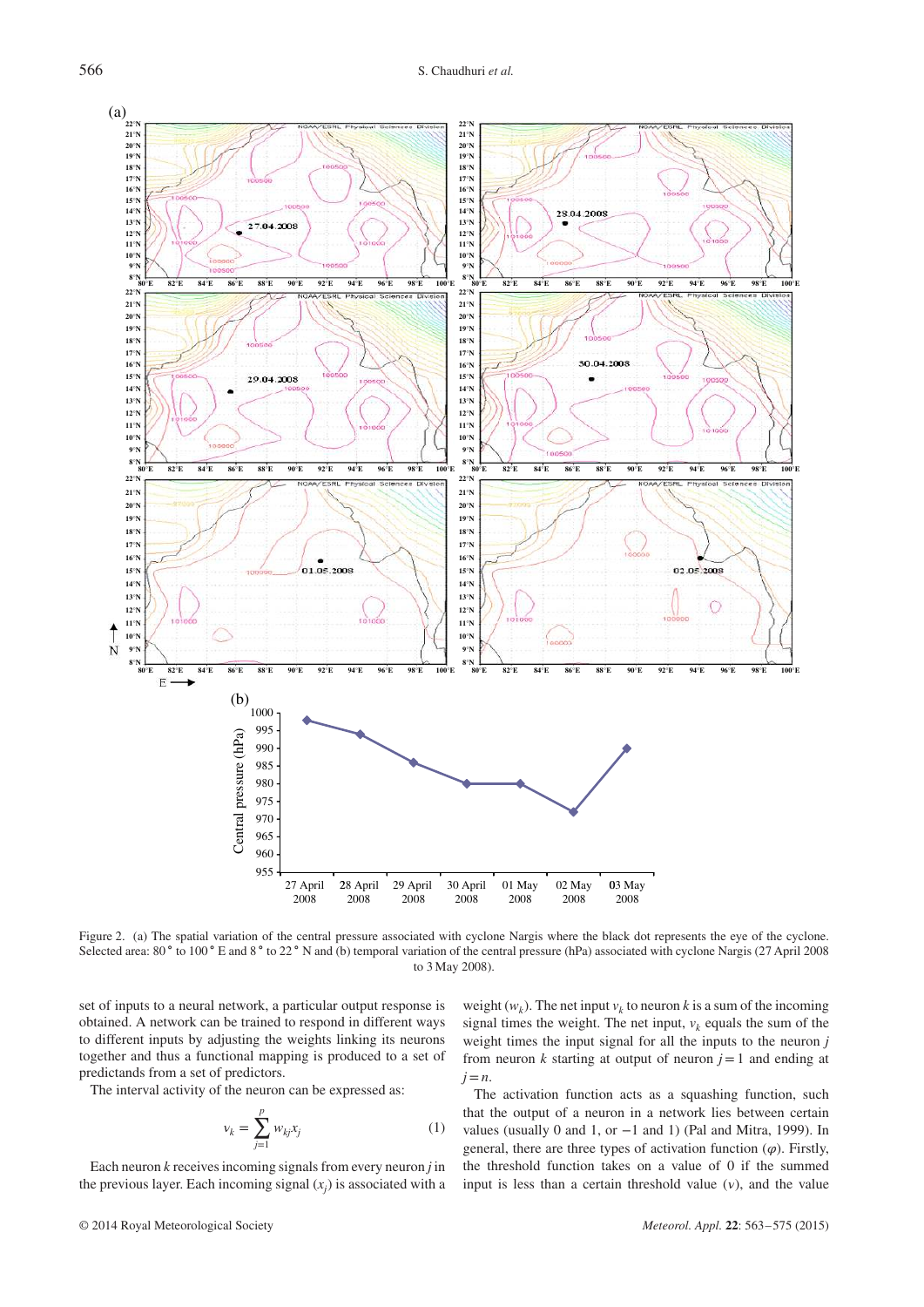

Figure 3. (a) The spatial variation of the central pressure associated with cyclone Phet, where the black dot represents the eye of the cyclone. Selected area: 50 ° to 80 ° E and 10 ° to 30 ° N and (b) the temporal variation of the central pressure (hPa) associated with cyclone Phet (31 May 2010 to 5 June 2010).

1 if the summed input is greater than or equal to the threshold value:

$$
\varphi(v) = \begin{cases} 1 & \text{if } v \ge 0 \\ 0 & \text{if } v < 0 \end{cases}
$$
 (2)

Secondly, the piecewise linear function which can take on the value of 0 or 1, can also take on values in between depending on the amplification factor in a certain region of linear operation:

$$
\varphi(v) = \begin{cases}\n1 & v \ge 1/2 \\
v & -1/2 \\
0 & v \le -1/2\n\end{cases} > v > 1/2
$$
\n(3)

Thirdly, the sigmoid function can range between 0 and 1; however, sometimes it is helpful to use the −1 to 1 range also. Sigmoid function refers to the special case of the logistic function and can be defined as:

$$
S(t) = \frac{1}{1 + e^{-t}}
$$
 (4)

The example of the sigmoid function is the hyperbolic tangent function:

$$
\varphi(v) = \tan h\left(\frac{v}{2}\right) = \frac{1 - \exp(-v)}{1 + \exp(-v)}
$$
(5)

Log sigmoid function is represented mathematically as:

$$
\sigma(t) = \frac{1}{1 + e^{-\beta t}}\tag{6}
$$

© 2014 Royal Meteorological Society *Meteorol. Appl.* **22**: 563–575 (2015)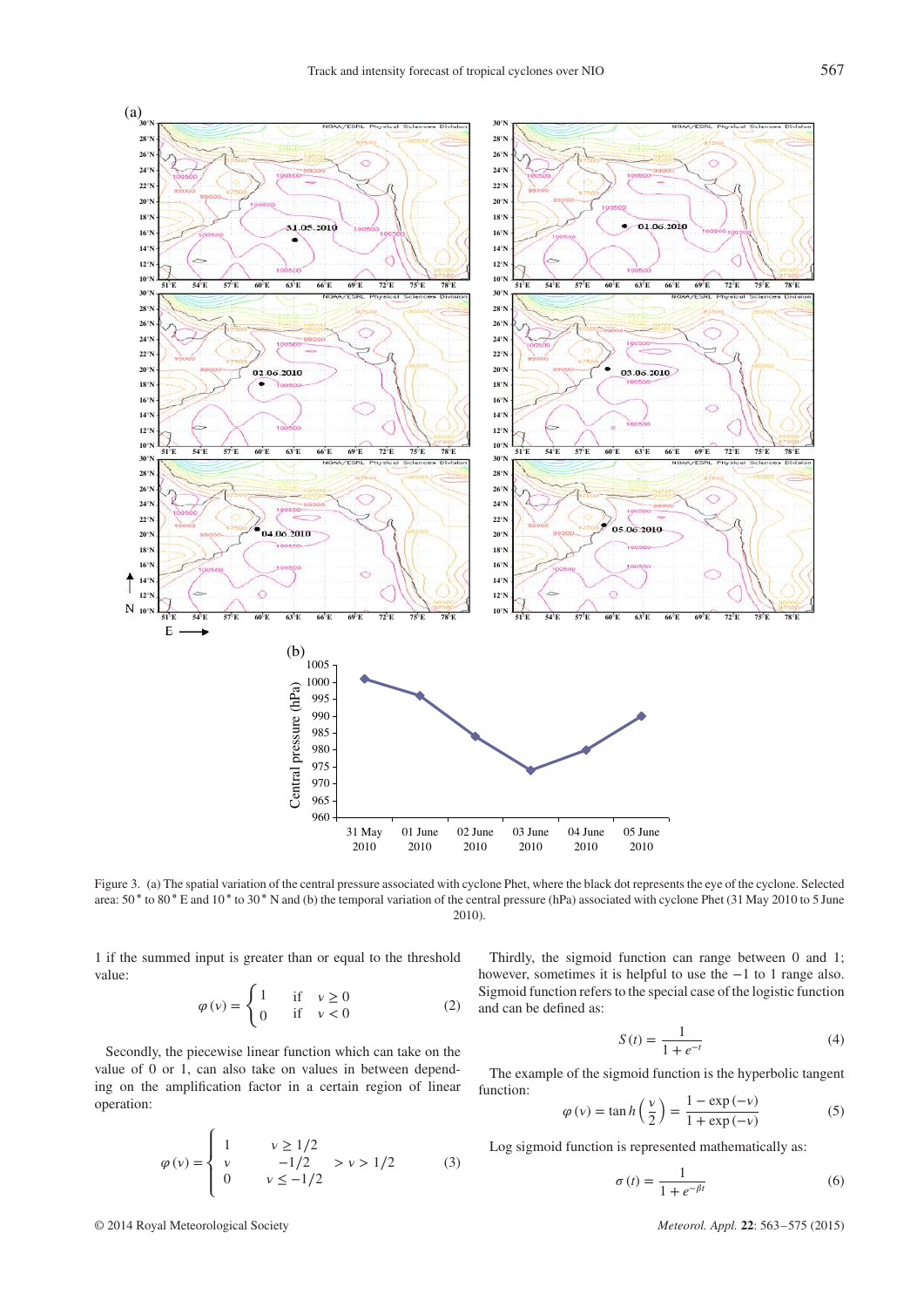

Figure 4. The mean track error (km) for 6, 12 and 24 h forecast during training (a), (c) and (e) and testing (b), (d) and (f) of neural network models having different architectures NNA 1, NNA 2 and NNA 3.

where  $\beta$  is the slope parameter and *t* is the time step, and

$$
a = \log \text{sig}(n) \tag{7}
$$

where *a* is the output of the ANN model and *n* is the sum of the weighted inputs from the previous layer. The ANN output is in the range of 0–1. In Equation (7),  $a \rightarrow 1$  as  $n \rightarrow \infty$  and  $\alpha \rightarrow 0$  as  $n \rightarrow \infty$ . The target values are preset at 0.1 and 0.9 respectively, instead of 0 and 1 in order to prevent the value of *n* from moving to one extreme (towards +∞ or  $-\infty$ ). The log sigmoid function is considered in the present study.

The multilayer perceptron (MLP) is perhaps the most popular neural network architecture (NNA) in use in recent times (Gardner and Dorling, 1998; Chaudhuri and Middey, 2011). It is a feed forward network of interconnected neurons usually trained using the error BP algorithm (Cerdeña *et al.*, 2007). The BP algorithm works by iteratively changing the interconnecting weights of the network such that the overall error that exists between the observation and model forecast is reduced. Mathematically this can be expressed as:

$$
y = \varphi\left(\sum_{i=1}^{n} \omega_i x_i + b\right) = \varphi\left(w^T x + b\right)
$$
 (8)

where *w* is the vector of weights, *x* denotes the vector of inputs, *b* is the bias and  $\varphi$  is the activation function.

The quality of prediction is obtained from the performance of the test set of data. The overall prediction error (PE) is measured as (Perez and Reyes, 2001):

$$
PE = \frac{\langle |Y_{\rm dP} - Y_{\rm dA} | \rangle}{\langle Y_{\rm dA} \rangle} \tag{9}
$$

where  $\langle \rangle$  implies the average over the whole test set. The predicted and actual values of the parameters are denoted by  $Y_{dP}$ and  $Y_{dA}$ , respectively.

The predictive model is considered to be good if the PE is sufficiently small, that is, close to 0. The model with minimum PE is identified as the best prediction model.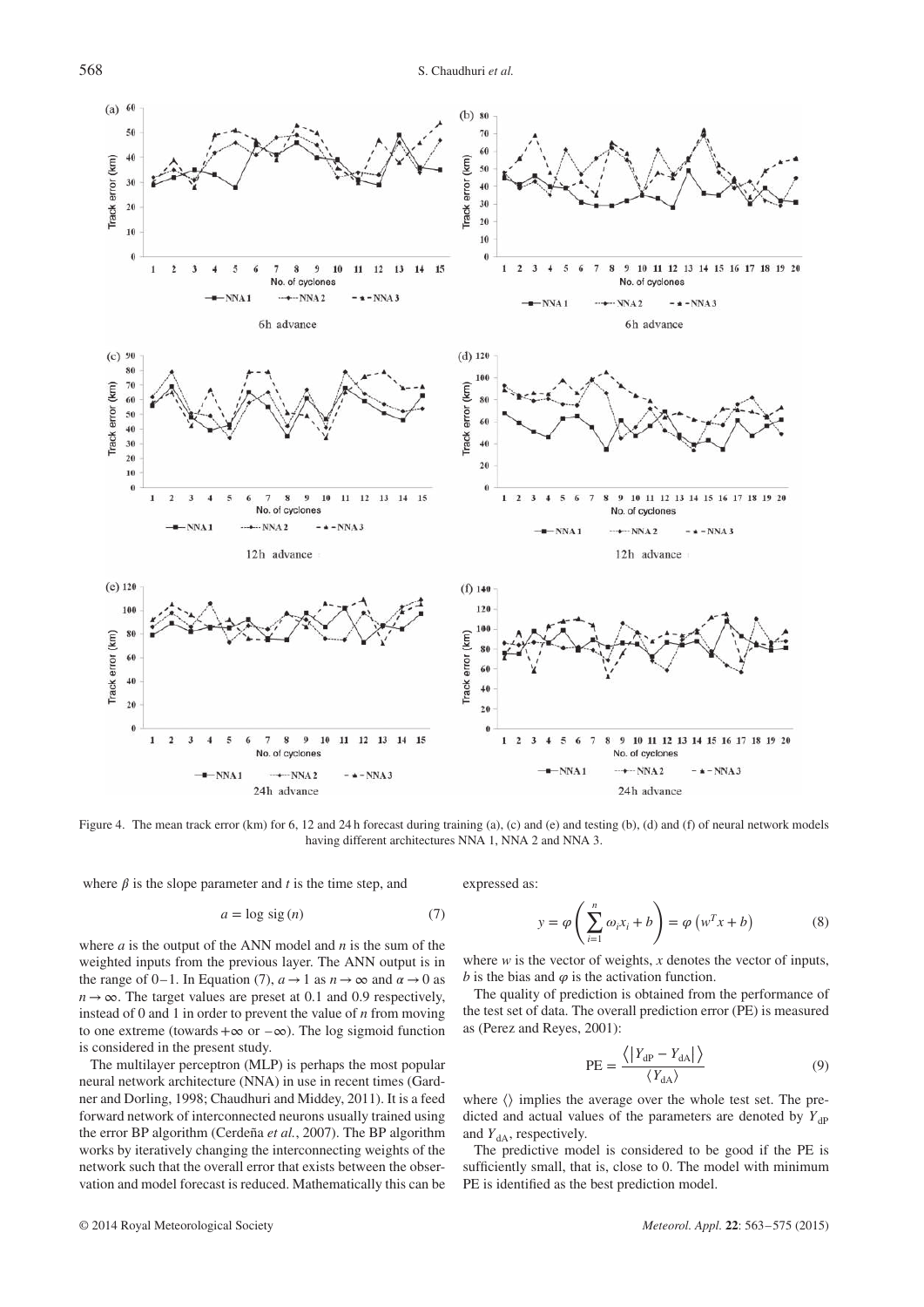

Figure 5. The tropical cyclone intensity in terms of wind speed (kn) for 6, 12 and 24 h forecast during training (a), (c) and (e) and testing (b), (d) and (f) of neural network models having different architectures NNA 1, NNA 2 and NNA 3.

The RMSE and mean absolute error (MAE) are computed for testing the accuracy of the prediction:

RMSE = 
$$
\sqrt{\frac{1}{n} \sum_{i=1}^{n} (Y_{\text{dA}} - Y_{\text{dP}})^2}
$$
 (10)

$$
MAE = \frac{1}{n} \sum_{i=1}^{n} |Y_{\text{dP}} - Y_{\text{dA}}|
$$
 (11)

#### **3. Implementation procedure**

At the outset, the collected data during the period from 2002 to 2010 are separated into two parts, 2002 to 2005 and 2006 to 2010. The data from 2002 to 2005 are analysed to prepare the input matrix to train the multilayer feed forward neural nets for forecasting the target output of the track and intensity of tropical cyclones over the NIO. The data from 2006 to 2010 are used to test the neural nets in forecasting the target output of the track and intensity of tropical cyclones over the NIO. The input matrices are prepared with the data of 10 parameters: central pressure (hPa), pressure drop (hPa), SST ( ∘C), CTT (∘K), COD, aerosol optical depth, T number, cloud coverage, CWP and cloud-top pressure (hPa) collected at 6, 12 and 24 h before the occurrence of the tropical cyclones. The output is the track and intensity of tropical cyclones over the NIO. Each tropical cyclone has a typical 5–7 day life span (depression to landfall). The ANN set up was made using 10 input and 2 output systems. For a typical 5 day tropical cyclone episode with 3 h data, there are  $24/3=8$  time points available of which  $8 \times 5 = 40$  data points for each input/output pair appears. Total number of  $400 (40 \times 10)$  input and  $80 (40 \times 2)$  output will be presented for a 5 day episode. Only non-MODIS parameters change in 3 h intervals but the MODIS parameter entries will change on a daily basis, that is, for a whole day, MODIS parameters will be constant. Cloud parameters such as CTT (∘K), COD, aerosol optical depth, cloud coverage, CWP have unique impact on the track and intensity of tropical cyclones. In case of tropical storms, differences among forecasts occur much earlier in terms of cloud cover (CC) and deep convective activity than they do in terms of deepening and track (Chaboureau *et al.*, 2012). Dvorak technique is used for analysing intensity with satellite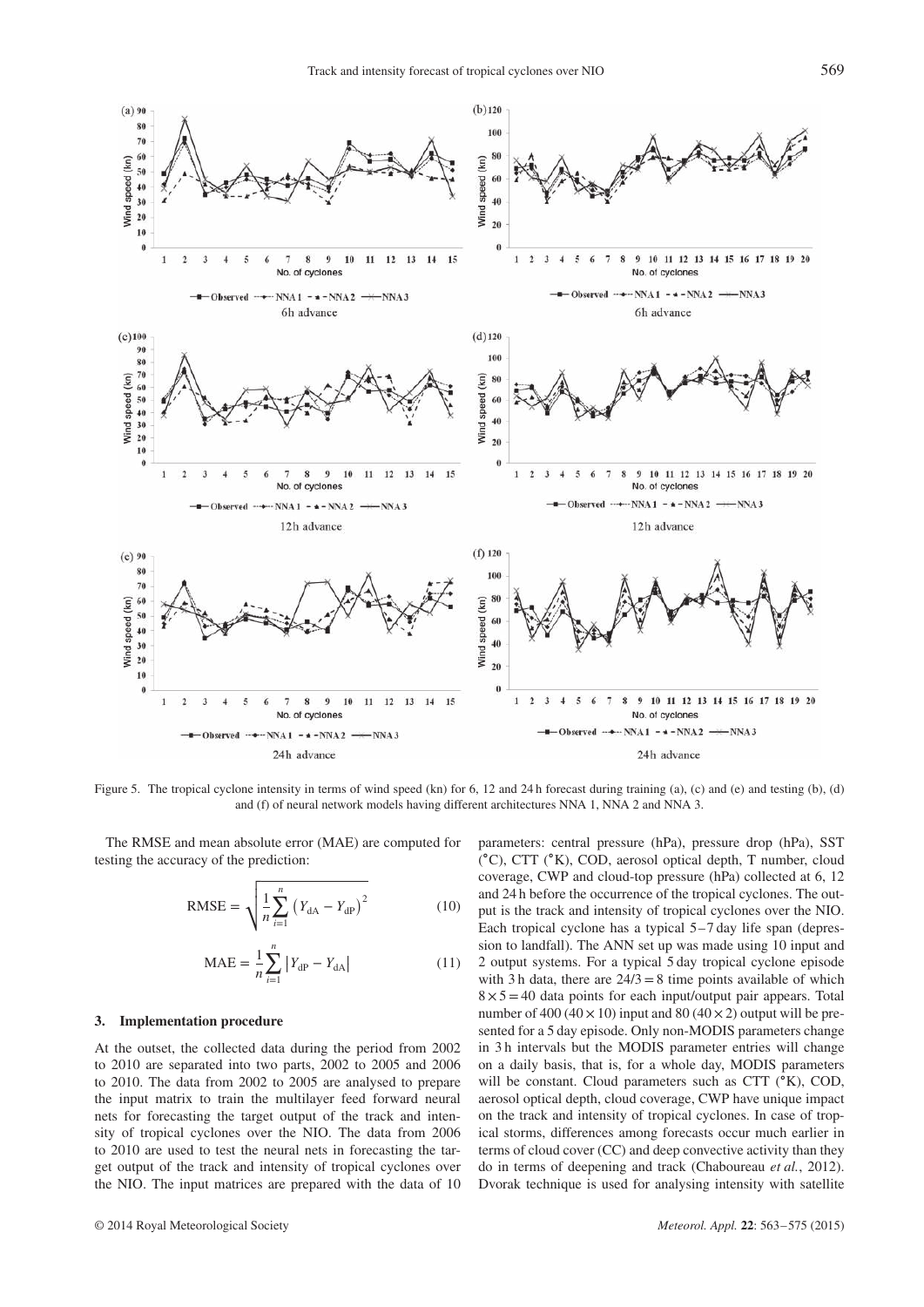570 S. Chaudhuri *et al.*



Figure 6. The figures show the errors during training and testing of the neural network model of different architectures for mean track error (a and b) and error in intensity prediction (c and d) of tropical cyclones over North Indian Ocean (NIO) with 6, 12 and 24 h lead time.



Figure 7. The diagrams show (a) the mean track errors (km) with WRF model and models of other operational forecasting centers for tropical cyclones of North Indian Ocean (NIO) (see Osuri *et al.*, 2012) and (b) the comparison of the mean track errors (km) with neural network architecture (NNA) 1, WRF and India Meteorological Department (IMD) (CLIPER) models for tropical cyclones of the NIO.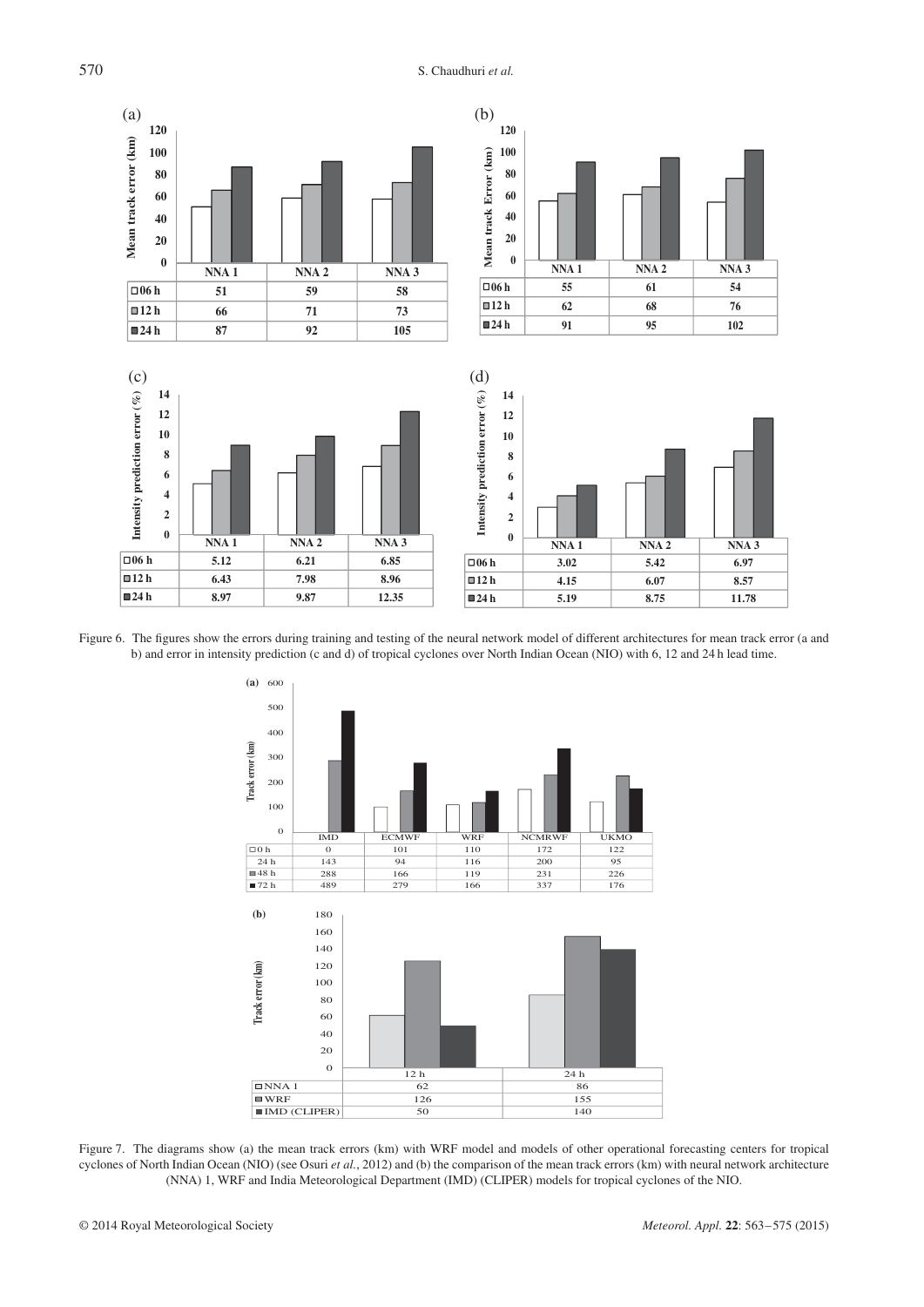imagery (Dvorak, 1975) that adopts both visible and infrared cloud feature measurements. All the input values are reduced to a point value by taking the centre value. All the input parameters are standardized before they are fed into the neural network.

The correlations between 24 h before (N1) input with present day's (N) maximum sustained wind speed (MSWS) (output) reveals the potential of inputs for forecasting the target output (Table 1). The high wind speeds associated with storms, leading to high AOD may be due to sea salt over oceans and dust over continents (Lehahn *et al.*, 2010). Recently, Middey and Chaudhuri (2012) have observed a correlation of the order 0.85 between suspended particulate matter and AOD over tropical stations. Storms often produce high clouds with high coverage. The correlations of other parameters such as central pressure (hPa), pressure drop (hPa), SST (°C) are shown in Table 1. It is observed that the intensity as *per* MSWS is strongly but negatively correlated with central pressure, whereas it is positively and strongly correlated with the previous day's pressure drop (0.97) and T number (0.95). It is evident that continuous pressure drop in the previous day assures increased intensity of the cyclonic system in the coming hours. However, MSWS is positively but weakly correlated with SST. The previous day's (24 h before) CC and CTT show good correlations (0.72 and 0.83, respectively) with present day's cyclone intensity (i.e. MSWS). This is obvious because both CC and CTT positively influence the strength of tropical cyclones. More CC and high CTT leads to huge horizontal and vertical cloud growth resulting from severe convective activity. However, other parameters like AOD, COD and CWP have small value correlations (0.28, 0.39 and 0.43, respectively) with MSWS. The multilayer feed forward neural nets are comprised of three architectures, neural net architecture 1 (NNA 1), neural net architecture 2 (NNA 2) and neural net architecture 3 (NNA 3) (Figure 1). NNA 1 is prepared with 10 input layers, 2 hidden layers, 5 hidden nodes and 2 output layers. NNA 2 is prepared with 10 input layers, 1 hidden layer, 4 hidden nodes and 2 output layers. NNA 3 is prepared with 10



Figure 8. The mean absolute error (MAE) and root mean square error (RMSE) of intensity forecast (in kn) of tropical cyclones over North Indian Ocean (NIO) using neural network architectures (NNAs) and comparison with India Meteorological Department's (IMD's) forecast results (see Mahapatra *et al.*, 2013) with 12 and 24 h lead time.

input layers, 1 hidden layer, 6 hidden nodes and 2 output layers.

Number of hidden layers in practical problem does not exceed two. The main difficulty comes up during number of node selection in hidden layers (Heaton, 2008). There are many guideline



Figure 9. Observed and neural network architecture (NNA) 1 predicted track of tropical cyclones (Nargis and Phet) of North Indian Ocean (NIO) with 24 h lead time.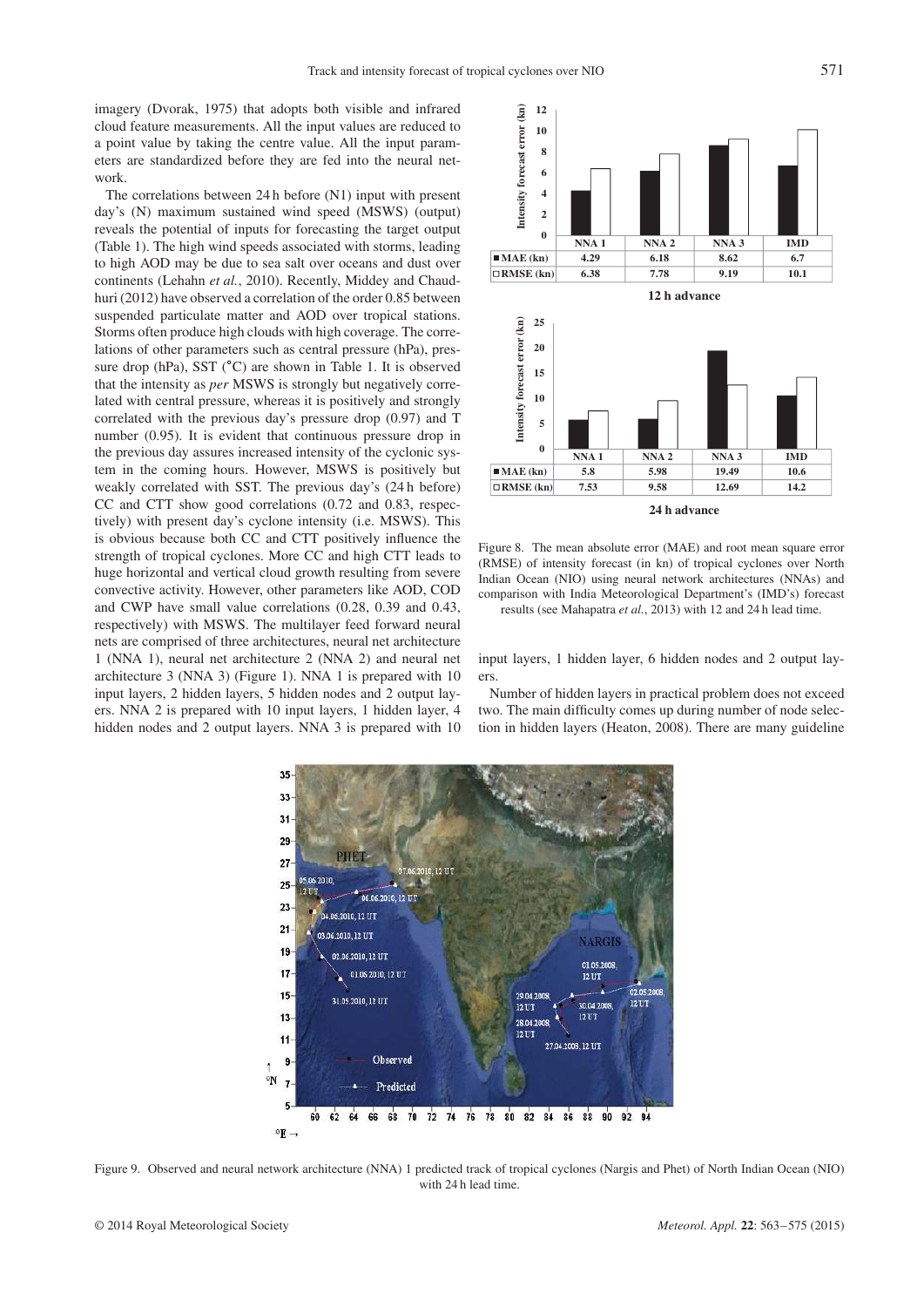

Figure 10. Mean track error values (in km) for multilayer feed forward neural nets with different architectures (NNA 1, NNA 2 and NNA 3) during validation in estimating the track of the cyclone (a) Nargis and (b) Phet with 6, 12 and 24 h lead time.

methods for determining the correct number of neurons to use in the hidden layers, such as:

- the number of hidden neurons should be between the sizes of the input and the output layers;
- the number of hidden neurons should be two-third the size of the input layer, plus the size of the output layer;
- the number of hidden neurons should be less than twice the size of the input layer.

These three rules provide a starting point for consideration. Ultimately, the selection of architecture for the neural network will come down to trial and error.

More than three networks have been tested but the performances of the selected three are found to be satisfactory.

#### **4. Results and discussion**

The result reveals that the NNA 1 provides the best forecast with minimum PE with 6, 12 and 24 h lead time. The most accurate forecast is provided by the NNA 1 model with 6 h lead time. The PE is observed to increase with increase in lead time.

Two tropical cyclones, Nargis and Phet reported to develop over the Bay of Bengal and the Arabian Sea of the NIO basin are considered in the present study for validation.

The characteristics of both the cyclones are analysed prior to implementation of the models in order to estimate the forecast skill during validation. Some noticeable characteristics are observed for both the cyclones during comparative analyses. The spatial variation of the sea level pressure (hPa) associated with the cyclones Nargis and Phet as evident from NCEP/NCAR (National Center for Atmospheric Research) reanalysis images are shown in Figures 2(a) and 3(a), respectively, where the

black dot represents the eye of the cyclone. The temporal variation in the central pressure is observed for both the cyclones (Figures 2(b) and 3(b)). The minimum central pressure for cyclone Phet is observed on the 4<sup>th</sup> day whereas for cyclone Nargis the minimum central pressure is observed on the  $6<sup>th</sup>$  day after genesis.

Different architectures of the multilayer feed forward neural network models are then executed for validation in estimating the track and intensities of cyclones Nargis and Phet. Fifteen tropical cyclones during the period from 2002 to 2005 are trained with multilayer feed forward neural network models (NNA 1, NNA 2 and NNA 3) for 6, 12 and 24 h forecast, whereas 20 tropical cyclones during the period from 2006 to 2010 are considered for testing the models. The forecast of track (km) and intensity (kn) with 6, 12 and 24 h lead time during training and testing of the models are shown in Figures 4 and 5. The track forecast during training and testing with NNA 1 model shows more consistency than other two neural net models, NNA 2 and NNA 3 (Figure 4). However, as the lead time increases, the error was found to increase. The NNA 1 model is also observed to perform better than the other two neural net models for intensity forecast (Figure 5). The mean errors in track (km) and intensity (kn) forecast during training and testing of the models are evaluated (Figure 6). The PEs are computed for each cyclone for specific lead times 6, 12 and 24 h and then averaged for all cyclones. There is no indication of overfitting of the models as evident from the comparable error values during both training and testing stages. The results reveal the superiority of the NNA 1 model over the other two network models, NNA 2 and NNA 3. The NNA 1 model shows mean track errors of 51, 66 and 87 km during training and 55, 62 and 91 km during testing for 6, 12 and 24 h forecast of track. The consistency is also maintained by the NNA 1 model for the intensity forecast. The PE for 6, 12 and 24 h forecasts of intensity are 5.12, 6.43 and 8.97% during training and 3.02, 4.15 and 5.19% during testing of the NNA 1 model.

Osuri *et al.* (2012) have compared WRF simulated tropical cyclone tracks on a real-time basis with other operational track forecasts provided by IMD (Quasi Lagrangian Model, QLM), NCMRWF (T254L64 global model), ECMWF and UKMO over the NIO (Figure  $7(a)$ ). Four tropical cyclones were considered for the comparative study: Nargis, Rashmi, Khaimuk and Nisha, which occurred in 2008. The performance of the NNA 1 model is compared with the existing best numerical models for track and intensity forecast of tropical cyclones over the NIO in recent times (Figure 7(b)). The 24 h forecast of mean track by the NNA 1 model is observed to be better than the existing models (Figure 7(a) and (b)).

The error in forecasting the intensity of tropical cyclones during the period 2002 to 2010 with the NNA 1 model is estimated. The MAE is observed to be 4.29 and 5.8 kn and RMSE values are observed to be 6.38 and 7.53 kn for 12 and 24 h forecast respectively (Figure 8(a) and (b)). The results are compared with the intensity forecast provided by IMD (Mahapatra *et al.*, 2013) which shows MAE values to be 6.7 and 10.6 kn and RMSE values to be 10.1 and 14.2 kn for 12 and 24 h forecast respectively, showing that NNA 1 provides better prediction than the existing models (Figure 8(b)).

The neural net models, once trained and tested, are implemented for validation by considering two severe tropical cyclones, Nargis and Phet (Figure 9). The observed and predicted track with 24 h lead time by NNA 1 is estimated (Figure 10). The mean track errors for 6, 12 and 24 h forecasts are found to be 45, 69 and 89 km, respectively, for cyclone Nargis and 54, 87 and 98 km, respectively, for cyclone Phet.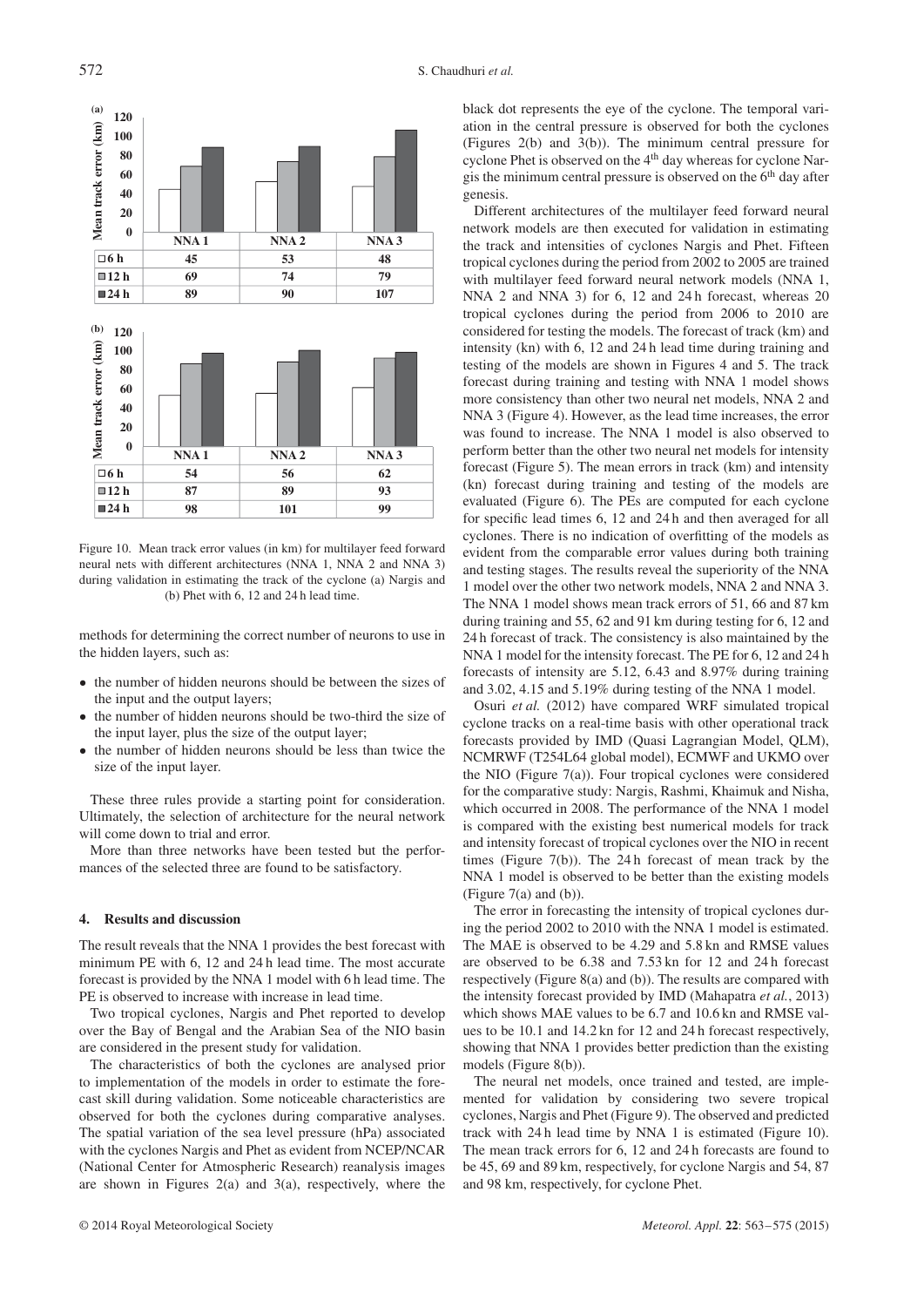

Figure 11. The error matrices with multilayer feed forward neural nets with different architectures (NNA 1, NNA 2 and NNA 3) during validation in estimating the intensity of the cyclone Nargis with 6, 12 and 24 h lead time  $(a)$ –(c) and tropical cyclone Phet with 6, 12 and 24 h lead time  $(d)$ –(f).

The errors  $(\%)$  in predicting the intensity of tropical cyclones with multilayer feed forward neural nets of different architectures during validation with 6, 12 and 24 h lead time are computed (Figure 11). The result shows that the forecast errors (PE, MAE, RMSE) with the NNA 1 model in estimating the intensity of cyclone Nargis during validation are 3.37%, 1.08 kn, 2.87 kn (for 6 h lead time), 8.29%, 2.04 kn, 3.75 kn (for 12 h lead time), and 9.74%, 5.62 kn, 9.15 kn (for 24 h lead time) (Figure 11(a)–(c)). The forecast errors (PE, MAE, RMSE) with NNA 1 in estimating the intensity of cyclone Phet during validation are 6.38%, 3.29 kn, 5.78 kn (for 6 h lead time), 11.26%, 10.14 kn, 12.23 kn (for 12 h lead time) and 18.72%, 15.64 kn, 17.05 kn (for 24 h lead time) (Figure  $11(d)$ –(f)). Predicting the track and intensity of both the cyclones Nargis and Phet by using other neural net models, NNA 2 and NNA 3, shows more errors than NNA 1 (Figure 11).

#### **5. Conclusion**

Using a single forecasting technique across all ocean basins is questioned for reliable performance because the geographical and climatological characteristics of the various cyclone formation basins are not similar (Roy and Kovordányi, 2012). Thus, the cyclones of North Indian Ocean (NIO) alone are considered in the present study. The availability of Moderate Resolution Imaging Spectro-radiometer (MODIS) terra/aqua and NASA satellite data along with the conventional meteorological data and the user-friendly computational technique of artificial neural network led to identification of the best neural net among multilayer feed forward neural nets for forecasting the track and intensity of tropical cyclones over the NIO. The performances of the models are checked by validating the track and intensity of two significant cyclones of the same category that prevailed over the NIO in the years 2008 and 2010. The neural net architecture 1 (NNA 1) is identified as the best neural net for forecasting the track and intensity of the cyclones over the NIO and is also comparable with other existing numerical models. The important findings of the research can be summarized as below:

- track and intensity of tropical cyclones over NIO can be well assessed using neural network models at least 24 h in advance with accuracy levels comparable with existing numerical model output;
- NNA 1 is more capable than NNA 2 and NNA 3 in forecasting both the track and intensity of NIO cyclones, and,
- the increase in the hidden layers of the neural net increases the forecast accuracy whereas the forecast accuracy is not affected by the increase or decrease of the hidden nodes of the neural net.

In the present study, the model is validated with two cyclones, and its performance is encouraging. The model will be tried for real-time forecast of other cyclones over the NIO and if the performance is observed to provide similar results then the operational organizations can be requested to use the same as an additional model along with the conventional ones for track and intensity forecasting of tropical cyclones over the NIO.

Real-time forecasts of developing tropical cyclones anywhere in the world are based on numerical weather prediction and ensemble technologies. However, the associated damage due to tropical cyclones especially over the coastal regions is subjected to the understanding of various disciplines, for example communications, hydrometeorology, geography, socioeconomic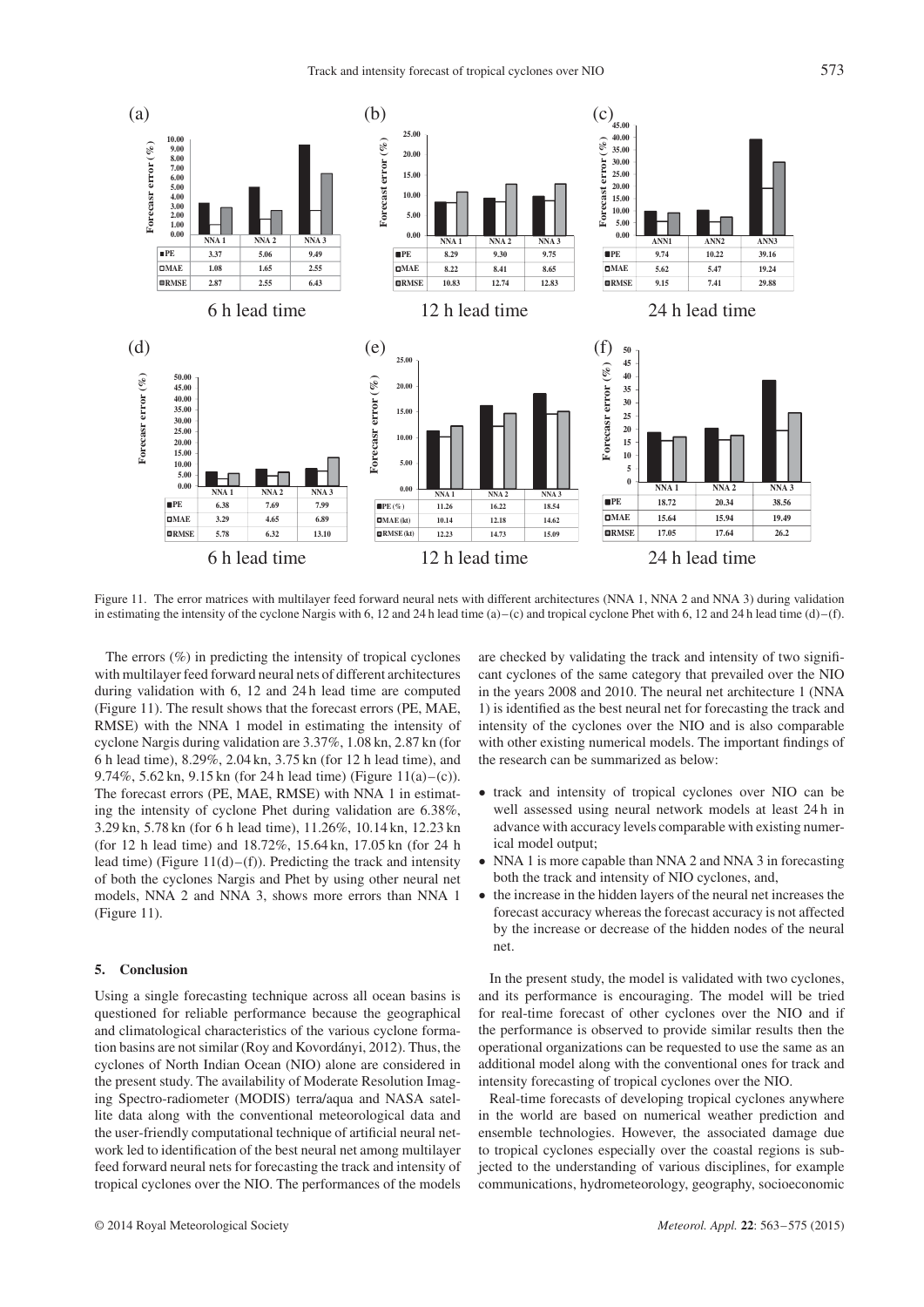structure of the regions (basins), and administrative promptness. Though the cyclones, Nargis and Phet, are of category 4 and their official forecasts (Saito *et al.*, 2010; Haggag and Badry, 2012) are of comparable accuracy, the damages associated with them were very different. The associated number of deaths and destruction vary from basin to basin and relating the real-time forecast with coastal vulnerability (Brakenridge *et al.*, 2012) is therefore another spectrum of research.

## **Acknowledgements**

The authors thank the India Meteorological Department (IMD), Govt. of India for providing the necessary data for the research. The authors acknowledge NCEP/NCAR, MODIS and NOAA for the analyses and data. The authors gratefully acknowledge the comments and suggestion of the Editor, Dr P. J. A. Burt and the anonymous reviewers, which helped to improve the clarity of the present study.

#### **References**

- Bengtsson L. 1989. Medium-range forecasting an introduction. *Meteorol. Atmos. Phys.* **40**: l–2.
- Bodri L, Cermak V. 2000. Prediction of extreme precipitation using a neural network: application to summer flood occurrence in Moravia. *Adv. Eng. Softw.* **31**: 311–321.
- Bose NK, Liang P. 1996. Neural network fundamentals with graphs, algorithms, and applications. McGraw-Hill, Inc.: Hightstown, NJ.
- Brakenridge GR, Syvitskil JPM, Overeem I, Higgins SA, Kettner AJ, Stewart-Moore JA, et al. 2012. Global mapping of storm surges and the assessment of coastal vulnerability. *Nat. Hazards* **66**(3): 1295–1312, DOI: 10.1007/s11069-012-0317-z.
- Cerdeña A, Albano G, Juan CP. 2007. Remote sensing of water cloud parameters using neural networks. *J. Atmos. Oceanic Technol.* **24**: 52–63.
- Chaboureau JP, Nuissier O, Claud C. 2012. Verification of ensemble forecasts of Mediterranean high-impact weather events against satellite observations. *Nat. Hazards Earth Syst. Sci.* **12**: 2449–2462.
- Chaudhuri S. 2006. Artificial neural network model to forecast maximum wind speed associated with severe thunderstorms. *Vatabaran* **30**(1): 14–19.
- Chaudhuri S. 2008. Preferred type of cloud in the genesis of severe thunderstorms – a soft computing approach. *Atmos. Res.* **88**: 149–156.
- Chaudhuri S. 2010. Convective energies in forecasting severe thunderstorms with one hidden layer neural net and variable learning rate back propagation algorithm. *Asia-Pacific J. Atmos. Sci.* **46**(2): 173–183.
- Chaudhuri S, De Sarkar A. 2008. Monthly frequency distribution of severe tropical cyclones a statistical approach. *Asian J. Water Environ. Pollut.* **5**(1): 1–6.
- Chaudhuri S, Middey A. 2011. Adaptive neuro-fuzzy inference system to forecast peak gust speed during thunderstorms. *Meteorol. Atmos. Phys.* **114**: 139–149.
- Chaudhuri S, Middey A, Goswami S, Banerjee S. 2012. Appraisal of the prevalence of severe tropical storms over Indian Ocean by screening the features of tropical depressions. *Nat. Hazards* **61**(2): 745–756.
- Dvorak V. 1975. Tropical cyclone intensity analysis and forecasting from satellite meteorology. *Mon. Weather Rev.* **103**: 420–430.
- Elsberry RL, Weniger EL, Meanor DH. 1988. A statistical tropical cyclone intensity forecast technique incorporating environmental wind and vertical wind shear information. *Mon. Weather Rev.* **116**: 2142–2154.
- Ford S. 2010. Is the failure to respond appropriately to a natural disaster a crime against humanity? The responsibility to protect and individual criminal responsibility in the aftermath of cyclone Nargis. *Denver J. Int. Law Policy* **38**: 227.
- Gardner MW, Dorling SR. 1998. Artificial neural networks (the multilayer perceptron) – a review of applications in the atmospheric sciences. *Atmos. Environ.* **32**: 2627–2636.
- Gardner M, Dorling S. 1999. Neural network modeling and prediction of hourly NO<sub>x</sub> and NO<sub>2</sub> concentrations in urban air in London. Atmos. *Environ.* **33**: 709–719.
- © 2014 Royal Meteorological Society *Meteorol. Appl.* **22**: 563–575 (2015)
- Grimes DIF, Coppola E, Verdecchia M, Visconti G. 2003. A neural network approach to real-time rainfall estimation for Africa using satellite data. *J. Hydrometeorol.* **4**: 1119–1133.
- Gutro R. 2010. Tropical cyclone Phet threatens the Indian and Pakistani coastlines, NASA/Goddard Space Flight Center, 443-858-1779.
- Haggag M, Badry H. 2012. Hydrometeorological modeling study of tropical cyclone PHET in the Arabian Sea in 2010. *Atmos. Clim. Sci.* **2**: 174–190.
- Haykin S. 1999. Neural networks: a comprehensive foundation (2nd ed.). Prentice Hall: Upper Saddle River, NJ.
- Heaton J. 2008. *Introduction to Neural Networks for Java*, 2nd edn. Heaton Research Inc.: Chesterfield, MO.
- Hennon CC, Marzban C, Hobgood JS. 2005. Improving tropical cyclogenesis statistical model forecasts through the application of a neural network classifier. *Weather Forecast.* **20**: 1073–1083.
- Hsieh WW, Tang B. 1998. Applying neural network models to prediction and data analysis in meteorology and oceanography. *Bull. Am. Meteorol. Soc.* **79**(9): 1855–1870.
- Jarrell JD, Samson B, Donald SN. 1978. An analysis of western north pacific tropical cyclone forecast errors. *Mon. Weather Rev.* **106**:  $925 - 937$ .
- Keenan TD. 1982. A diagnostic study of tropical cyclone forecasting in Australia. *Aust. Meteorol. Mag.* **27**: 249–258.
- Lee TL. 2009. Prediction of typhoon storm surge using artificial neural network. *Adv. Eng. Softw.* **40**: 1200–1206.
- Lee RT, Liu JK. 2000. Tropical cyclone identification and tracking system using integrated neural oscillatory elastic graph matching and hybrid RBF network track mining techniques. *IEEE Trans. Neural Netw.* **11**(3): 680–689.
- Lehahn Y, Koren I, Boss E, Ben-Ami Y, Altaratz O. 2010. Estimating the maritime component of aerosol optical depth and its dependency on surface wind speed using MODIS and QuikSCAT data. *Atmos. Chem. Phys. Discuss.* **10**: 1983–2003, DOI: 10.5194/acpd-10-1983-2010.
- Leslie LM, Hess GD, Holland GJ, Morison RP. 1992. Predicting changes in intensity of tropical cyclones using Marcov chain technique. *Aust. Meteorol. Mag.* **40**: 41–46.
- Maqsood I, Khan MR, Abraham A. 2004. An ensemble of neural networks for weather forecasting. *Neural Comput. Appl.* **13**: 112–122.
- Middey A, Chaudhuri S. 2012. The reciprocal relation between lightning and pollution and their impact over Kolkata, India. *Environ. Sci. Pollut. Res.* **20**: 3133–3139, DOI: 10.1007/s11356-012-1219-z.
- Mohapatra M, Bandyopadhyay BK, Nayak DP. 2013. Evaluation of operational tropical cyclone intensity forecasts over north Indian Ocean issued by India Meteorological Department. *Nat. Hazards* **122**: 589–601, DOI: 10.1007/s11069-013-0624-z.
- Neumann CJ. 1981. Trends in forecasting the tracks of Atlantic tropical cyclones. *Bull. Am. Meteorol. Soc.* **62**: 1473–1485.
- Neumann CJ, Hope JR. 1972. Performance analysis of the HUR-RAN Tropical cyclone forecast system. *Mon. Weather Rev.* **100**(4): 245–255.
- Neumann CJ, Pelissier JM. 1981. An analysis of Atlantic tropical cyclone forecast errors, 1970–1979. *Mon. Weather Rev.* **109**: 1248–1266.
- Osuri KK, Mohanty UC, Routray A, Kulkarni MA, Mahapatra M. 2012. Customization of WRF-ARW model with physical parameterization schemes for the simulation of tropical cyclones over North Indian Ocean. *Nat. Hazards* **63**: 1337–1359, DOI: 10.1007/s11069-011-9862-0.
- Pal SK, Mitra S. 1999. Neuro-fuzzy pattern recognition: methods in soft computing. John Wiley & Sons, Inc.: Hoboken, NJ.
- Pattanaik DR, Rama Rao YV. 2009. Track prediction of very severe cyclone 'Nargis' using high resolution weather research forecasting (WRF) model. *J. Earth Syst. Sci.* **118**(4): 309–329.
- Perez P, Reyes J. 2001. Prediction of particulate air pollution using neural network techniques. *Neural Comput. Appl.* **10**: 165–171.
- Pradhan D, Mitra A, De UK. 2012. Estimation of pressure drop and storm surge height associated to tropical cyclone using Doppler velocity. *Indian J. Radio Space Phys.* **41**: 348–358.
- Reynolds RW, Smith TM, Chunying L, Chelton DB, Casey KS, Schlax MG. 2007. Daily high-resolution-blended analyses for sea surface temperature. *J. Clim.* **20**: 5473–5496.
- Roy C, Kovordányi R. 2012. Tropical cyclone track forecasting techniques: a review. *Atmos. Res.* **104–105**: 40–69.
- Saito K, Kuroda T, Kunii M. 2010. Numerical simulation of Myanmar cyclone Nargis and the associated storm surge part II: ensemble prediction. *J. Meteorol. Res. Jpn.* **88**(3): 547–570.
- Shank DB, Hoogenboom G, Mc Clendon RW. 2008. Dewpoint temperature prediction using artificial neural networks. *J. Appl. Meteorol. Climatol.* **47**: 1757–1769.